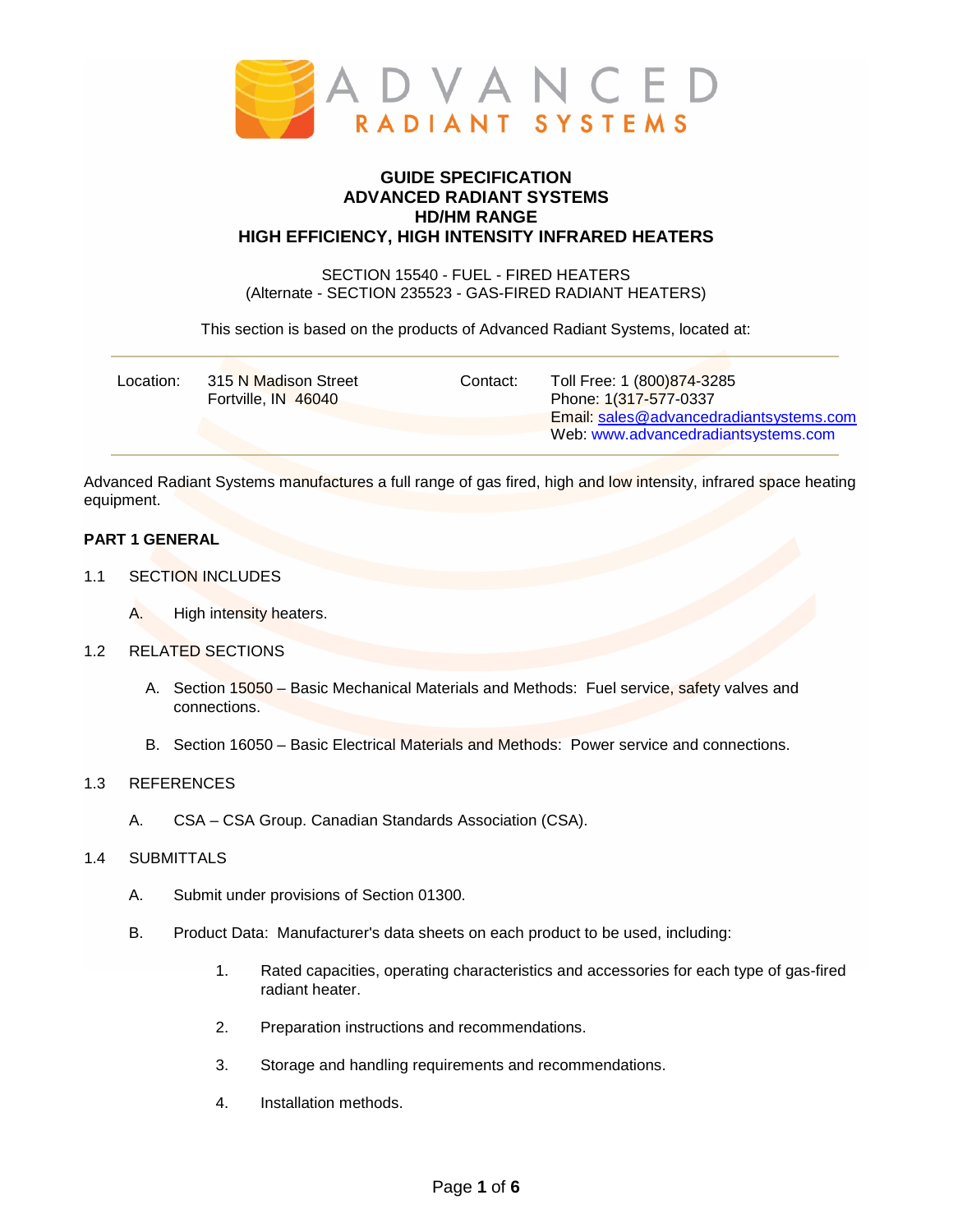

- 5. Shop Drawings: Submit complete shop drawings indicating system components, control diagrams and load calculations.
- 6. Field quality-control test reports.
- 7. Installation, Operation and Maintenance Data: Provide copy of IO&M document.
- 8. Warranty: Provide copy of manufacturer's warranty statement.

## 1.5 QUALITY ASSURANCE

- A. Assemblies: Assemblies shall be CSA approved.
	- 1. High intensity heaters to ANS1 Z83.19 (latest revision) and CSA 2.35 (latest revision).
- B. Approval shall include components of the complete heater, including burners, hangers, reflectors, accessories, thermostats and associated controls as noted in Contract Document plans and specifications.
- C. Code Compliance: Installations of units shall comply with local building codes, or in their absence, the latest edition of the national regulations and procedures listed below:
	- 1. Electrical: Heaters shall be electrically grounded in accordance with the National Electric Code, ANSI/NFPA 70 in the US, and the Canadian Electric Code, CSA C22.1 in Canada, and shall comply with all local requirements.
	- 2. General Installation and Gas Codes: Heaters shall be installed only for use with the type of gas appearing on the rating plate, and the installation shall conform to the National Fuel Gas Code, ANSI Z223.1 (NFPA 54) in the US and the Natural Gas and Propane Installation Code, CAN/CGA B 149.1 & B149.2 in Canada.
	- 3. Aircraft Hangar Installation: Installation in aircraft hangars shall conform to the Standard for Aircraft Hangars, ANSI/NFPA 409 in the US and CAN/CGA B149.1 & B149.2 in Canada.
	- 4. Public Garage Installation: Installation in public garages shall conform to the Standard for Parking Structures, NFPA-88A or Standard for Repair Garages, NFPA 88B, in the US and CAN/CGA B149.1 & B149.2 in Canada.
	- 5. Parking Structures: Technical requirements are outlined in the Standard for Parking Structures, ANSI/NFPA 88a, in the US and CAN/CGA B149.1 & B149.2 in Canada.
	- 6. Gas Supply Lines:

a) Gas supply pipe sizing shall be in accordance with the National Fuel Gas Code, ANSI Z223.1 (NFPA 54) in the US and the Natural Gas and Propane Installation Code, CAN/CGA B149.1 & B149.2 in Canada. b) A 1/8 inch (3 mm) NPT plugged tap shall be installed in the gas line connection immediately upstream of the burner farthest from the gas supply meter to allow checking of system gas pressure.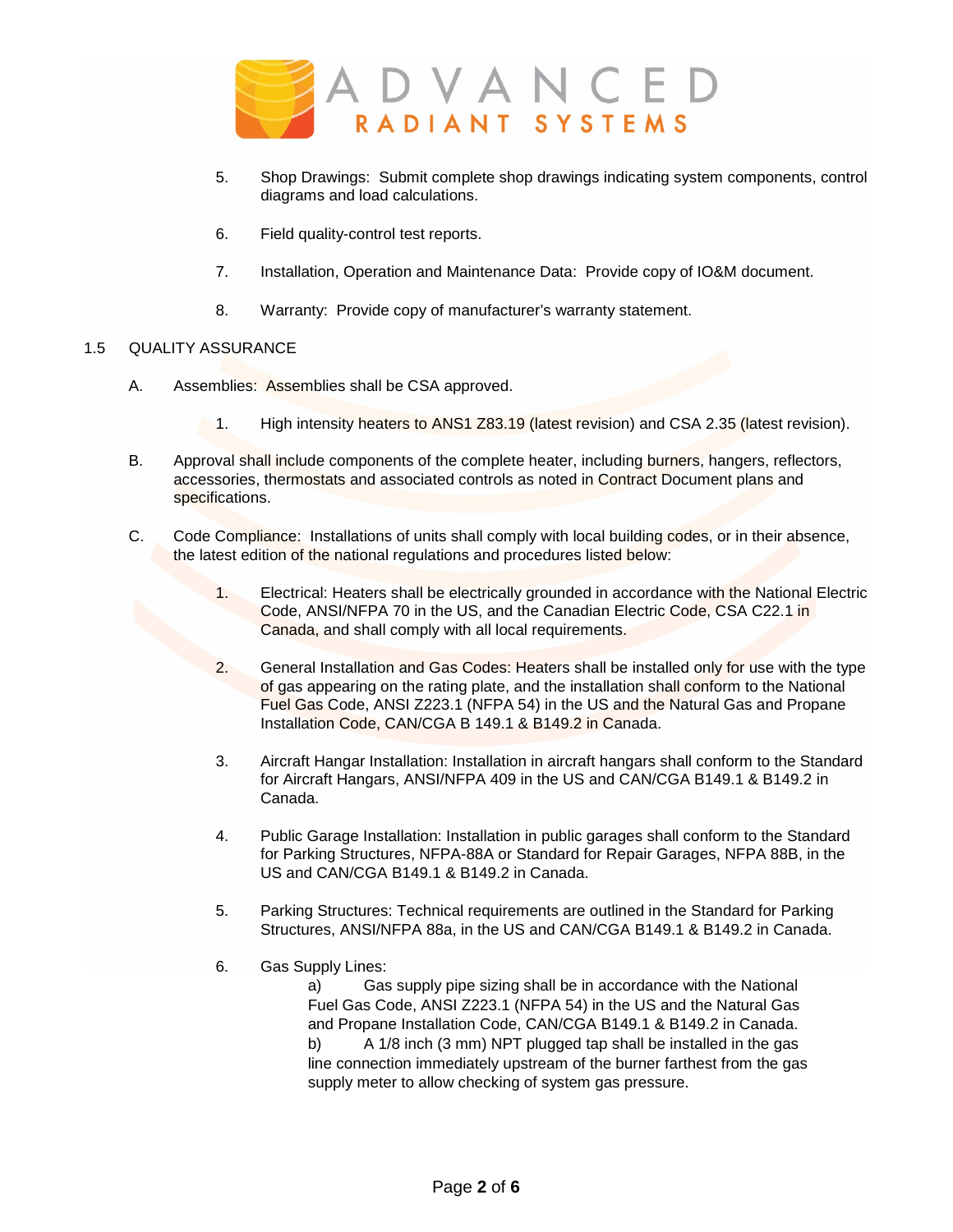

- 7. Venting: Refer to the National Fuel Gas Code, ANSI Z223.1 (NFPA 54) in the US and the Natural Gas and Propane Installation Code, CAN/CGA B149.1 and B149.2 in Canada for proper location, sizing and installation of ventilation as required for unvented heaters.
- D. Manufacturer Qualifications: Successfully completed and passed the auditing requirements for ISO 9001 - Quality Management System (QMS).
- E. Installer Qualifications: Authorized distributor of products and systems.

## 1.6 DELIVERY, STORAGE, AND HANDLING

A. Store products in manufacturer's unopened packaging until ready for installation.

## 1.7 PROJECT CONDITIONS

A. Maintain environmental conditions (temperature, humidity, and ventilation) within limits recommended by manufacturer for optimum results. Do not install products under environmental conditions outside manufacturer's recommended limits.

# 1.8 WARRANTY

- A. Manufacturer's standard warranty agrees to provide parts to repair or replace components of gasfired radiant heater that fails in materials or workmanship within specified warranty period.
	- 1. The Manufacturer warrants to the original owner that the product will be free of defects in material and workmanship. For the HD/HM Range, the warranty for all components except for the ceramic burner head assembly is limited to 24 months from the date of installation.
	- 2. The ceramic burner head assembly shall be warranted for an additional 8 years for units which are proven to the satisfaction of the manufacturer to be inoperative due to defects in material or workmanship.

## **PART 2 PRODUCTS**

### 2.1 MANUFACTURERS

A. Acceptable Manufacturer:

| Location: | 315 N Madison Street<br>Fortville, IN 46040 | Contact: | Toll Free: 1 (800) 874-3285<br>Phone: 1(317-577-0337<br>Email: sales@advancedradiantsystems.com<br>Web: www.advancedradiantsystems.com |
|-----------|---------------------------------------------|----------|----------------------------------------------------------------------------------------------------------------------------------------|
|-----------|---------------------------------------------|----------|----------------------------------------------------------------------------------------------------------------------------------------|

B. Substitutions: Not permitted.

### 2.2 HIGH INTENSITY HEATERS

A. Basis-of-Design Product: Subject to compliance with requirements, provide Advanced Radiant Systems Model HD/HM Range high intensity type gas-fired radiant infrared heaters.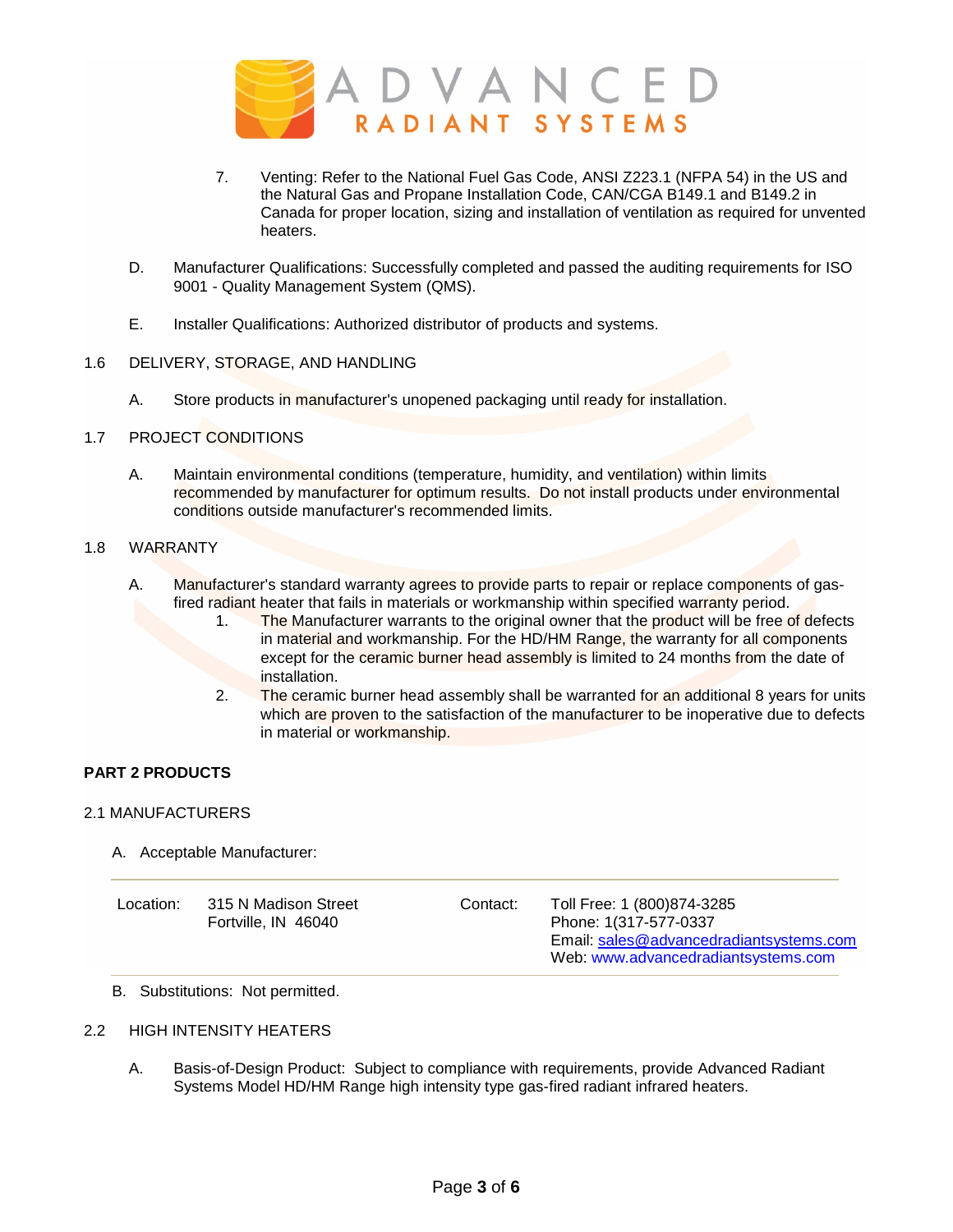

- B. Product shall be Model S as manufactured by Advanced Radiant Systems, firing rates as called for in the Contract documents within the range of 30 MBH to 160 MBH.
	- 1. Service:
		- a) Electrical Rating: 24VAC.
		- b) Gas Connection: 1/2 inch (13 mm) NPT.
		- c) Minimum Gas Inlet: Natural gas 6.5 inches (165 mm) W.C. LPG 11.0 inches (305 mm) W.C.
		- d) Manifold Pressure: Natural gas 6 inches (152 mm) W.C. LPG 10 inches (254 mm) W.C.
	- 2. Construction:
		- a) Reduced maintenance costs with easy removal of combustion chamber.
	- 3. General: High intensity radiant heater (Models HD/HM Range).
		- a) CSA approved.
		- b) Complete with required, sealed burner heads, ignition control / valve.
		- c) Shall cover entire infrared spectrum from short to long wavelengths.
		- d) Clearance to combustibles shall comply with those in the Installation and Operation Manual for the firing rate specified.
		- e) Approved flexible connectors shall be provided.
		- f) The heater unit shall operate at a minimum gas inlet pressure of 6.5 inches W.C. for NG and 11 inches for propane; maximum inlet pressure for both the fuel being 14 inches WC.
		- g) Electrical load: Unit shall draw no more than 20 VA at 24VAC, 60Hz.
		- h) Unit shall be subjected to a function test before it leaves the factory and be preset to the relevant gas type.
	- 4. Performance:
		- a) The heater shall perform a controlled and clean surface combustion
	- 5. Heater Body:
		- a) Heater body shall comprise of Burner-head(s) (mixing chamber, ceramic emitter tiles and steel mesh), outer body and reflector assemblies.
		- b) Burner head shall be aluminized steel with required venture(s). Heater burner head modules shall be removable without unmounting of the heater.
	- 6. Equipment Controls:
		- a) Ignition shall be solid-state direct spark.
		- b) Ignition control shall:
			- 1) Make 3 ignition attempts before lockout.
			- 2) Recycle again in one hour with 3 ignition attempts.
			- 3) Ignition module will check for false flame condition, i.e. shorted sensor to ground.
			- 4) Have openly accessible sense current contacts.
			- c) Gas valve shall include a manual valve, two magnetic operators and a standard gas pressure regulator.
			- d) Gas valve shall have pressure taps to measure inlet and manifold pressures.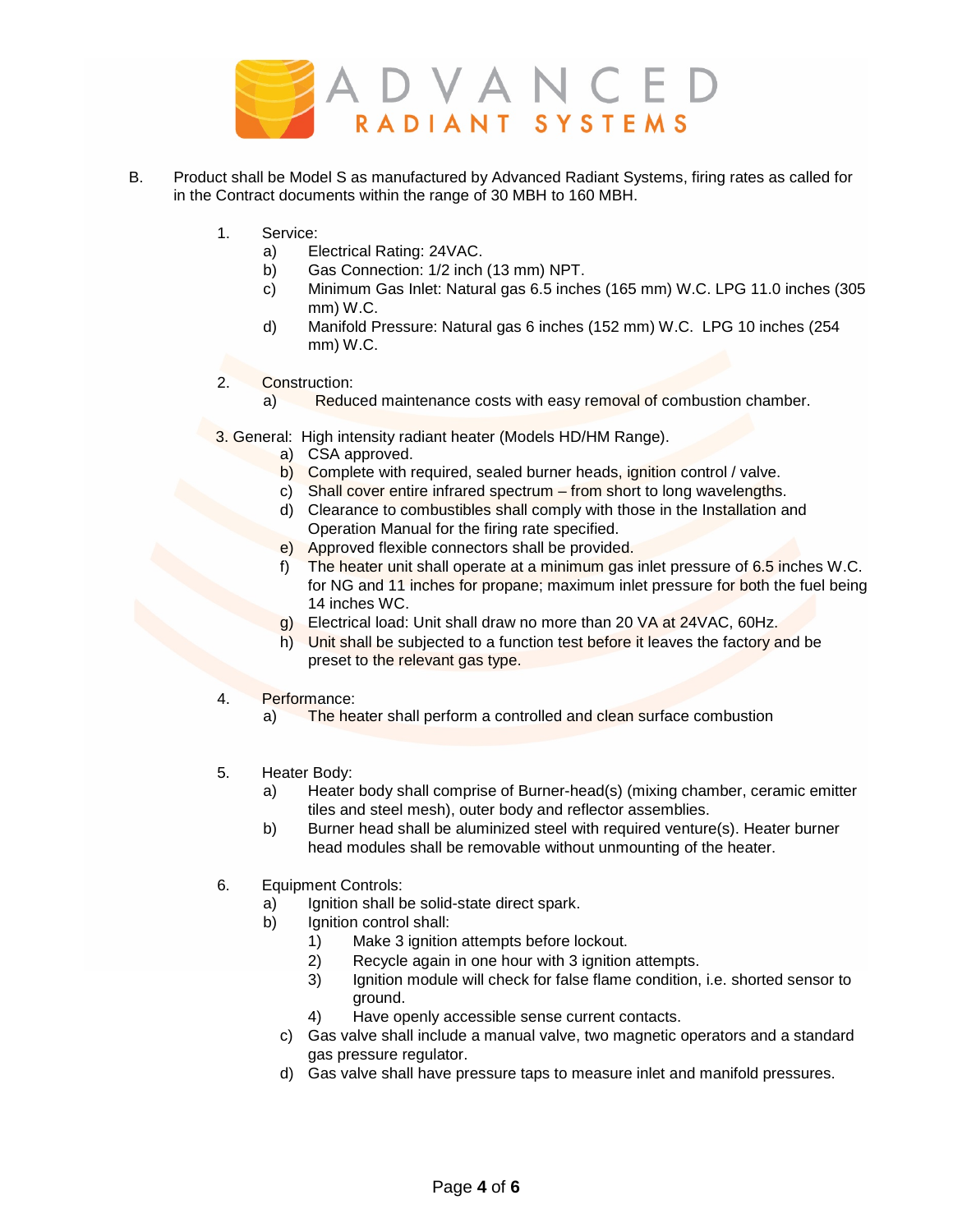

## **PART 3 EXECUTION**

- 3.1 EXAMINATION
	- A. Do not begin installation until services and supports have been properly prepared.
	- B. If substrate preparation is the responsibility of another installer, notify Architect of unsatisfactory preparation before proceeding.

### 3.2 INSTALLATION

- A. Installation shall comply with manufacturer supplied Instruction manual, approved drawings and applicable local codes and/or gas utility requirements. In the absence of any of the former, reference should be made to CAN 1-B149.1 and B149.2 Installation Codes and/or National Fuel Gas Code ANSI Z223.1 (NFPA54). Comply with manufacturer's recommendations including the following:
	- 1. Clearance to combustibles shall comply with those in the I/O manual for the firing rate specified.
	- 2. Provide approved flexible connectors.
	- 3. Wire heaters in accordance with the National Electrical Code ANSI/NFPA 70 and local ordinances and/or Canadian Electrical Code.
	- 4. Suspend heater units in accordance with manufacturer's instruction with chain and turnbuckles exceeding 540 lbs. (245 kg) pull test. 4 inch (102 mm) turnbuckles and 2/0 chain.
	- 5. Install and connect gas-fired radiant heaters and associated fuel and vent features and systems according to either NFPA 54 or CAN/CSA B149.1 as applicable for local codes and regulations.
	- 6. Install products in accordance to manufacturer's written installation instructions.
	- 7. Hang suspended units from substrate using chain hanger kits and building attachments as required for safe installation and to meet all seismic requirements for specific building location.
- B. Connections: Provide all electrical connections required for complete installation including installation of electrical devices furnished with heaters but not specified to be factory mounted.
	- 1. Install piping to gas-fired radiant heaters to allow service and maintenance as required.
	- 2. Connect gas piping to gas train inlet; provide union with enough clearance for burner removal and service.
	- 3. Connect vent connections as required.